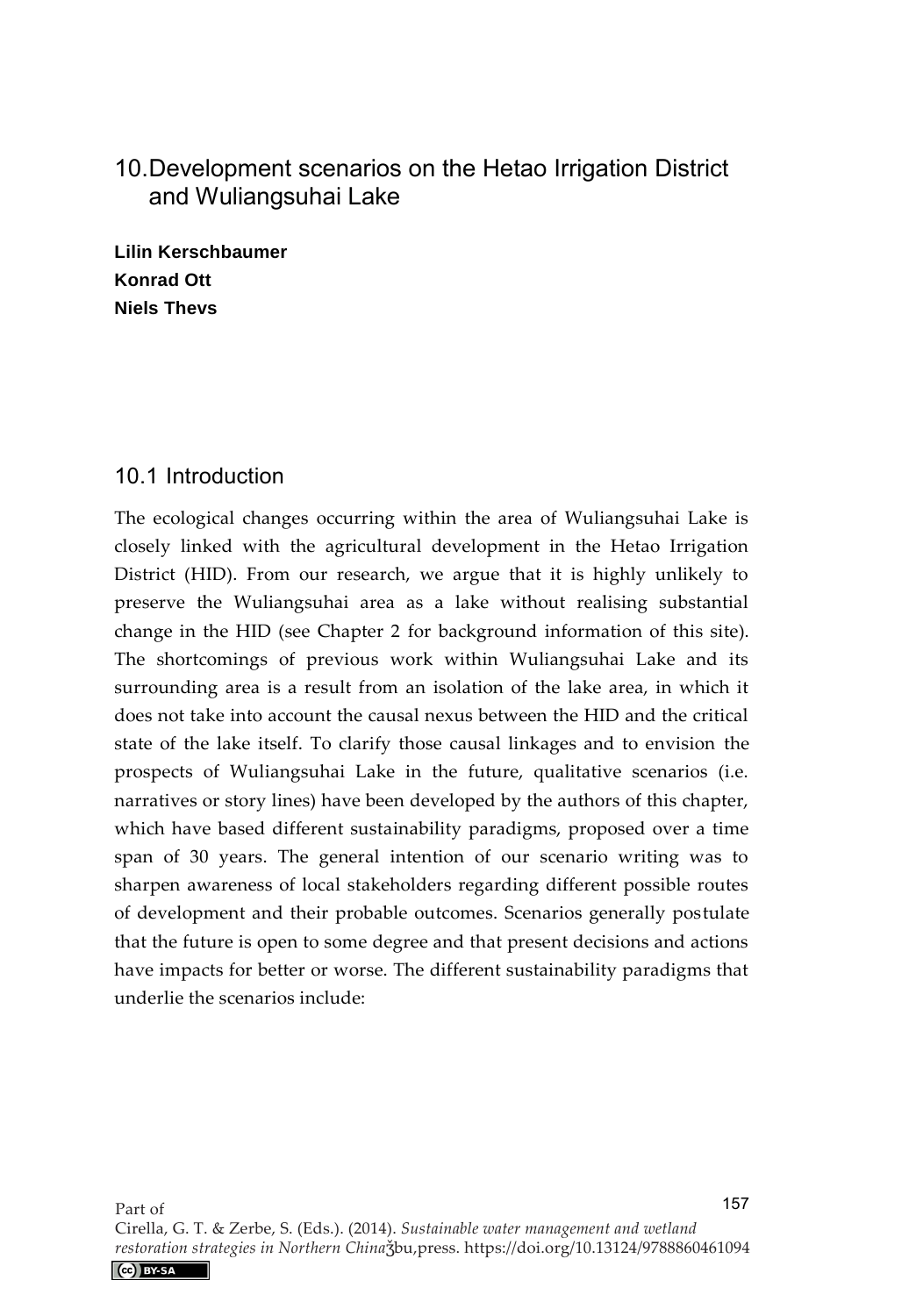- intermediate sustainability (*scenario A*): conservation of "critical natural capital";
- strong sustainability (*scenario B*): maintenance and gradual increase of each kind of natural capital based on the Constant Natural Capital Rule (CNCR);
- weak sustainability (*scenario C*): maintenance of total capital (i.e. sum of natural capital and human-made capital); and
- non-sustainability (*scenario D*): worst case where a wasteland appears.

Figure 1 refers to the notion of natural capital which is presupposed in all of the four scenarios. The general notion is arranged as a scheme which comprehends different types of natural capital.



Figure 1 – Scheme of natural capital, based on Ott and Döring (2008).

"Natural capital" comprises of all those components of nature that bring some benefit or enrich the many capabilities of human beings and higher developed animals or serve as preconditions for utilisation (Ott & Döring 2008). The concept of natural capital refers to the many ways and modes on which nature has beneficial impacts on human (or animal) life. "Natural" does not mean that nature is free from any human interference (e.g. "wilderness"). It includes stocks and funds which have been modified by human action, but remain natural to some degree. Thus, we mostly face "cultivated natural capital" in Europe and China, for example.

The notion of benefit is not restricted to economic welfare but encompasses non-material benefits as well (e.g. recreation, aesthetics and the like).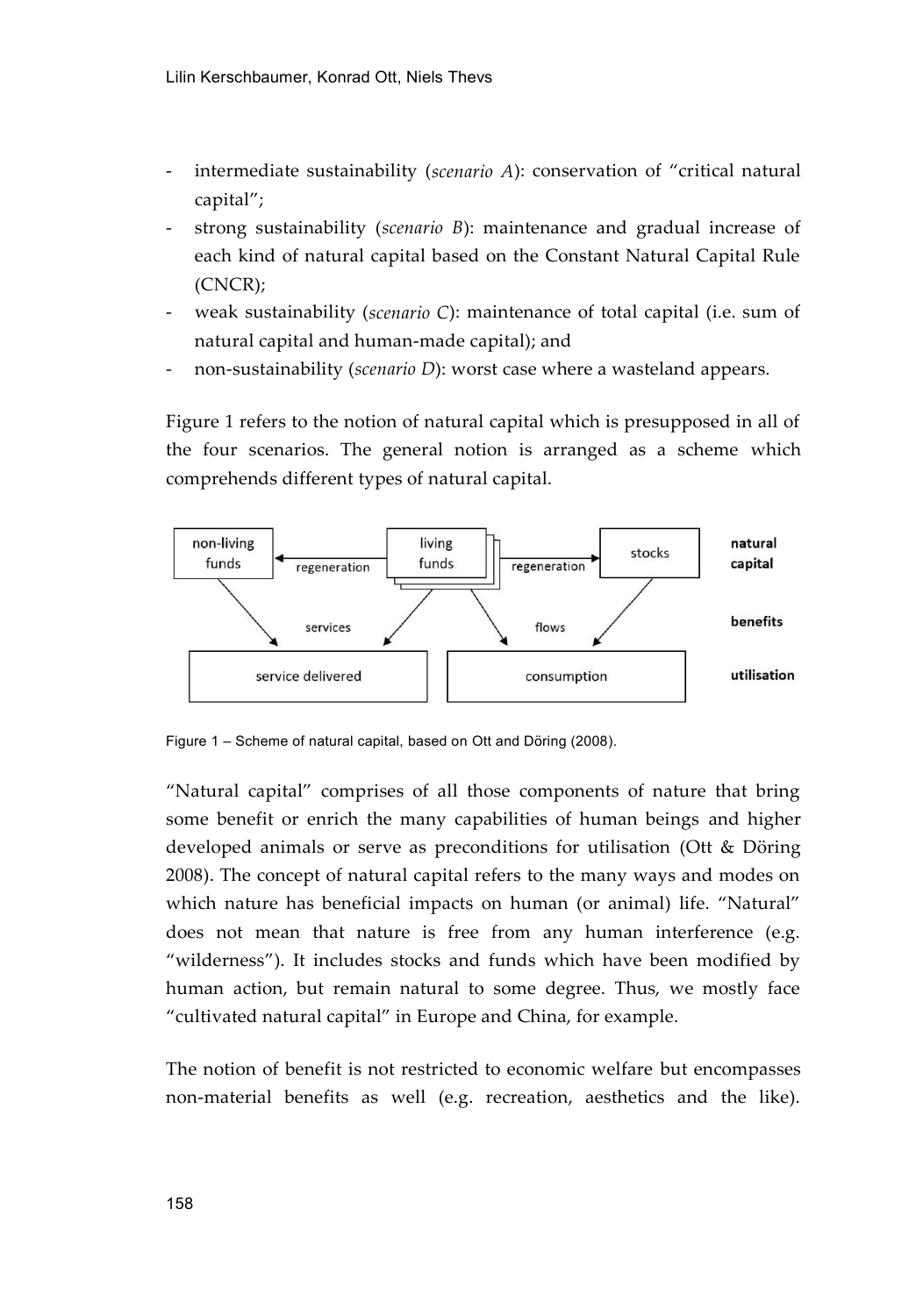"Critical natural capital" enables the provision of essential ecological functions and ecosystem services. Natural capital can be divided into stocks and funds (as described in Figure 1). Stocks yield benefit streams, while funds deliver services. Unlike stocks, funds regenerate or reproduce themselves; therefore, fund services continue over time if the respective fund is not depleted. Hence, the utilisation rate of such funds should not exceed their regeneration rate, if those service flows are to be maintained. One main cause of over-exploitation and depletion of natural capital is to perceive funds as if they were stocks. Different from natural capital, "human-made" capital cannot be found in the nature but must be produced. It includes production factors (e.g. equipment, input materials and so on), human capital, intellectual capital and social capital, etc. The sum of natural capital, human capital and human-made capital compose the total capital a given society holds at a given time or a given period of time. The different paradigms, therefore, propose different utilisation schemes on capital. In a nutshell, weak and intermediate concepts of sustainability allow for more substitution between different kinds of capital while strong sustainability is more demanding with respect to conservation and restoration of natural capitals, especially funds. A shift from the mere depletion of stocks to the restoration of funds is strongly required by strong sustainability (*scenario B*). Strong sustainability takes into account funds of cultivated natural capital. By doing so, the problem of substitutability eventually returns within this concept. Our scenarios address this problem.

Freshwater is a non-living fund under the above outlined scheme. In the HID and Wuliangsuhai Lake area, freshwater resources includes those from the Yellow River (diverted from the Sanshenggong Water Station) and those in Wuliangsuhai Lake. Figure 2 shows the consumption level of such natural capital. After the peak in the 1990s, water consumption in the HID and Wuliangsuhai area dropped below 5 billion  $m^3/yr$  (Bm $^3/yr$ ), which is similar to the level before the 1980s. The recent drop in water consumption reflects a stricter implementation of the water use quota regulation noted in the "Yellow River Water Resource Allocation Plan" (NDRC & MoWR 1998), however water consumption level still exceeds its assigned quota of 4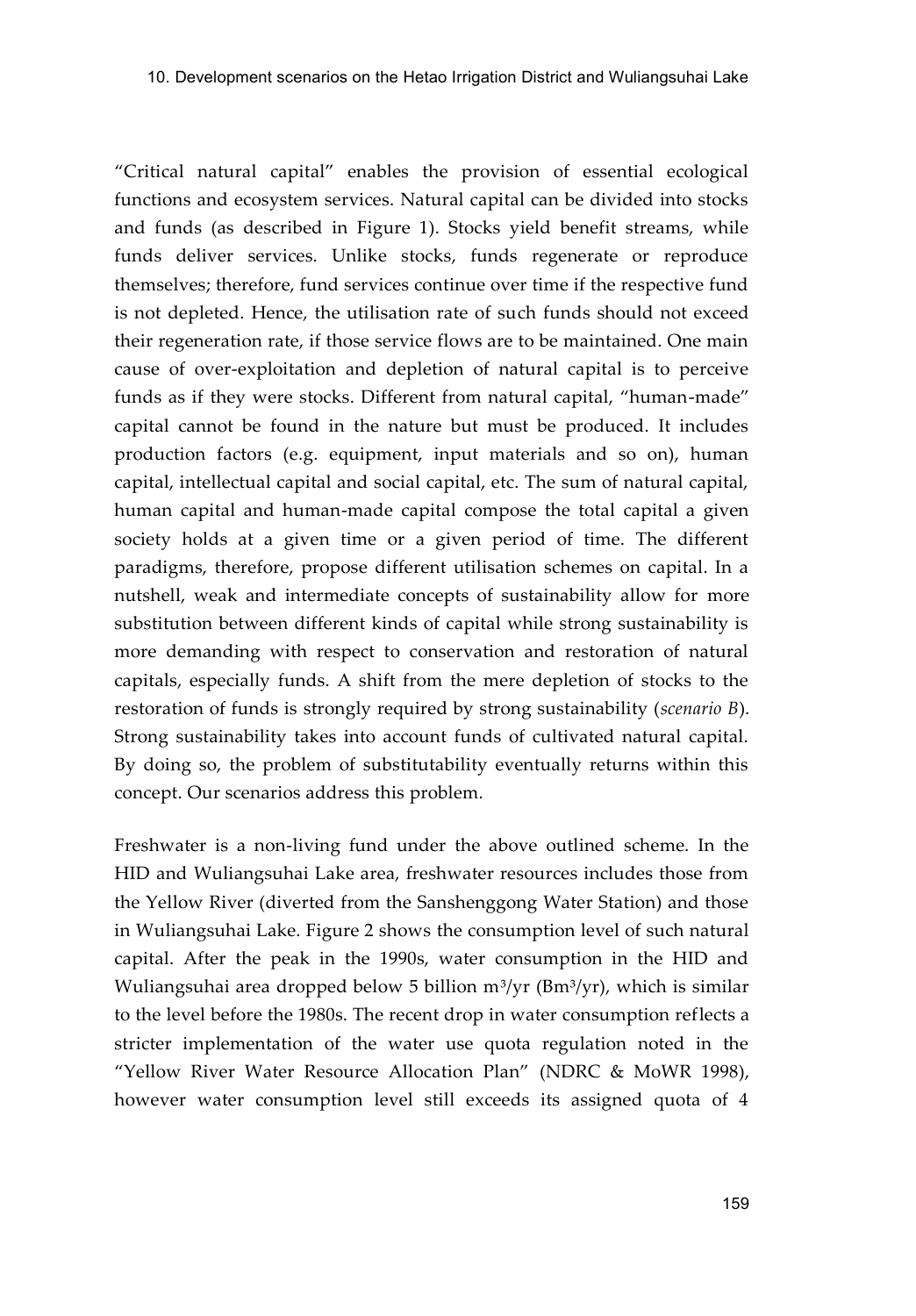Bm<sup>3</sup>/yr. Freshwater is a highly critical natural capital in the region. Other types of natural capital include air, soil, forests, grasslands, coal and minerals. It is worth noting that natural capital like coal and minerals are stocks, which mean they can only be depleted and do not regenerate themselves on a human timescale. Once used up, their benefit streams stop and only their external effects remain (i.e. debris, waste and greenhouse gas emissions). At present, the HID and Wuliangsuhai Lake area depends heavily on such stocks of natural capital for energy generation and gross domestic product growth.



Figure 2 – Water resources in the HID and Wuliangsuhai Lake area. "Inflow (gross)" is the water amount diverted at the Sanshenggong Water Station, "Outflow" is the water amount returning to the Yellow River and "Inflow (netto)" is the linear overhead of the "Inflow (gross)" subtract the "Outflow" (BCPG 2010).

The details of the four scenarios are outlined in Table 1. In the first three scenarios, the back-casting technique has been applied. It asks in each scenario the question of "*What is to be done today to reach a specific sustainability goal?*" The fourth scenario highlights the possible consequences of a non-sustainability, "worst case" situation. Since those consequences are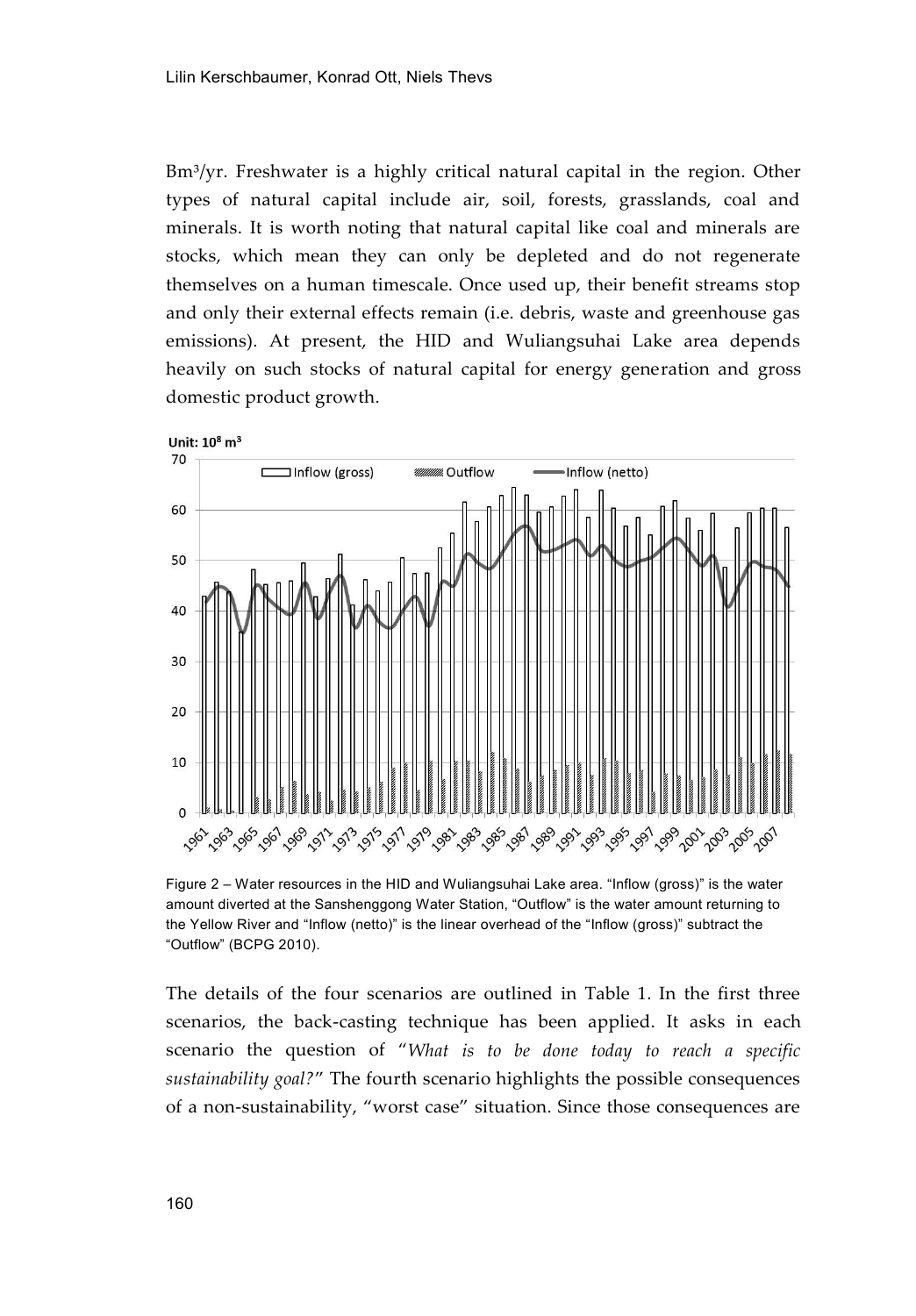to be avoided, there exists no goal in this scenario and the narrative is based on forecasting instead of a back-casting technique.

Behind the interaction between agricultural development and ecological changes in the HID and Wuliangsuhai Lake area, there are crucial drivers of changes (e.g. institutional re-arrangement, agro-technological advancement and environmental transformation). Initiating those changes are governmental authorities, actors in the private sector (e.g. industry) and in the agricultural sector (e.g. farmers and fishers) and non-governmental organisations (NGOs). Their action orientations differ greatly. Governmental authorities focus on securing food output that not only meets regional basic needs but also brings stable economic income through export to other regions throughout China. This could further contribute to social cohesion in the HID and Wuliangsuhai Lake area. Private sector actors include production agents outside the primary sector, comprising of agro-product processing enterprises. Their major concern is the return of investment. The locals (i.e. actors in the agricultural sector) include mainly farmers and fishers. They aim, as we shall assume, to maximise their incomes within a given institutional and technological framework. Lastly, local NGOs (i.e. Water User Association (WUA) and the Boya Cultural Association (BCA)) act on behalf of disadvantaged and under-represented groups (e.g. human beings of current and future generations, animals, landscapes, etc.). They are in close cooperation with other stakeholders. The stakeholder situation being given at HID and Wuliangsuhai Lake make it likely that short-term interest may, as often, dominate policy-making. On the other hand, however, stakeholders are searching for viable pathways out of a critical and inconvenient situation and actually hope to avoid the loss of Wuliangsuhai ceasing being a lake.

It is worth noting that *scenario A* can transit to either *scenario B* or *scenario C* with additional measures. Of course, *scenario B* and *scenario C* can also be developed from the baseline situation (see Chapter 5). During a project meeting in Linhe, Bayannur in 2011 local authorities and experts identified the region to be in the transition from *scenario A* to *scenario B*. However, the reality shows otherwise. With expanding areas of submerged vegetation and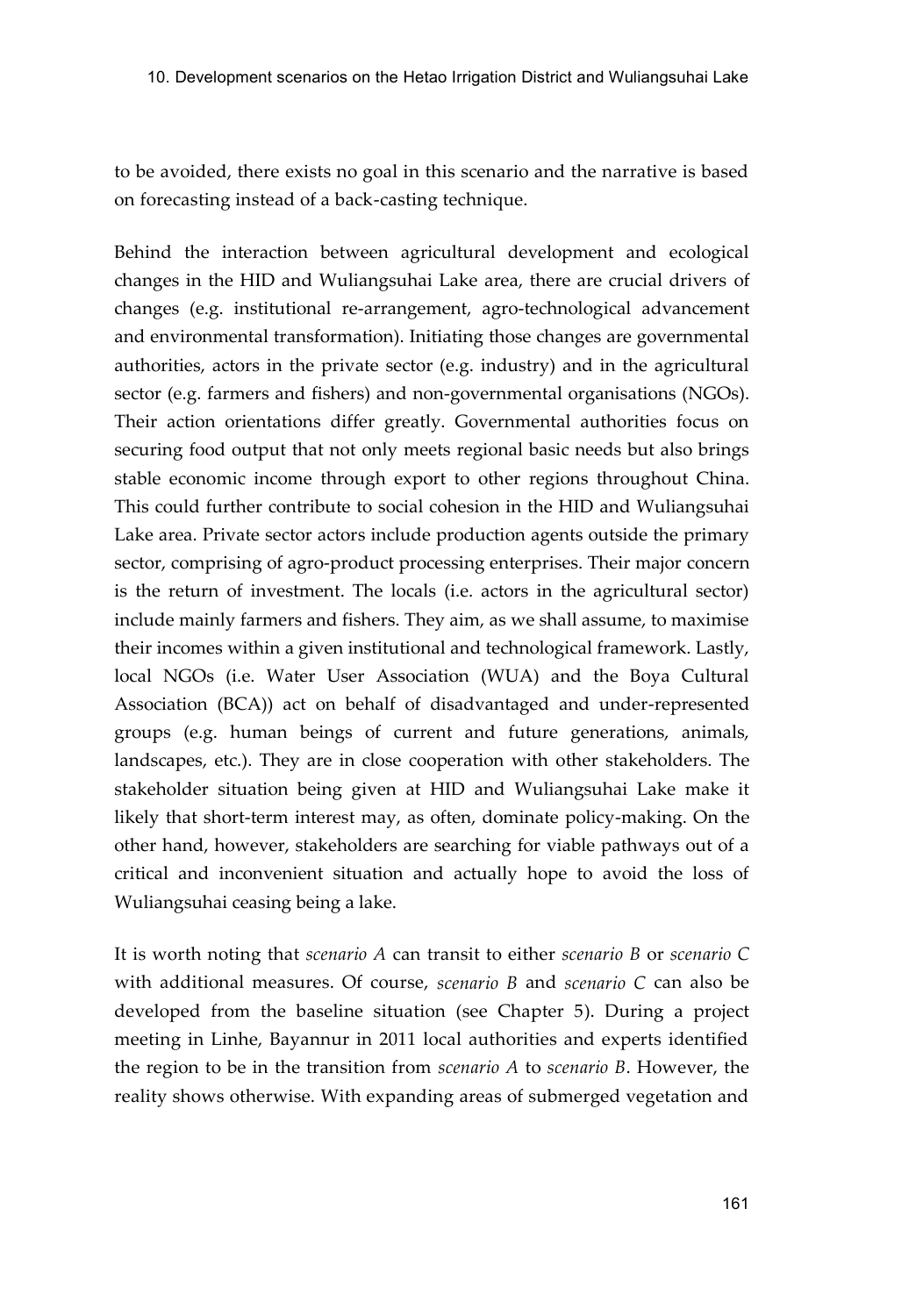increasing frequency of algae boom, the lake is on the verge between a grass type and an algal type ecosystem. Its fishery and tourist activities have basically come to a halt.

Table 1 – Scenarios for the HID and Wuliangsuhai Lake area, adopted from Kerschbaumer et al. (2014).

| scenario A                                                                                                                                                                                                                                                                                                                                                                                                                                                                                                                                                                                                            | scenario B                                                                                                                                                                                                                                                                                                                                                                                                                                                                                                                                                                                                                                                                                                         | scenario C                                                                                                                                                                                                                                                                                                                                                        | scenario D                                                                                                                                                                                                                                                                                                                                                                                                                                                                                           |
|-----------------------------------------------------------------------------------------------------------------------------------------------------------------------------------------------------------------------------------------------------------------------------------------------------------------------------------------------------------------------------------------------------------------------------------------------------------------------------------------------------------------------------------------------------------------------------------------------------------------------|--------------------------------------------------------------------------------------------------------------------------------------------------------------------------------------------------------------------------------------------------------------------------------------------------------------------------------------------------------------------------------------------------------------------------------------------------------------------------------------------------------------------------------------------------------------------------------------------------------------------------------------------------------------------------------------------------------------------|-------------------------------------------------------------------------------------------------------------------------------------------------------------------------------------------------------------------------------------------------------------------------------------------------------------------------------------------------------------------|------------------------------------------------------------------------------------------------------------------------------------------------------------------------------------------------------------------------------------------------------------------------------------------------------------------------------------------------------------------------------------------------------------------------------------------------------------------------------------------------------|
| intermediate                                                                                                                                                                                                                                                                                                                                                                                                                                                                                                                                                                                                          | strong                                                                                                                                                                                                                                                                                                                                                                                                                                                                                                                                                                                                                                                                                                             | weak                                                                                                                                                                                                                                                                                                                                                              |                                                                                                                                                                                                                                                                                                                                                                                                                                                                                                      |
| sustainability                                                                                                                                                                                                                                                                                                                                                                                                                                                                                                                                                                                                        | sustainability                                                                                                                                                                                                                                                                                                                                                                                                                                                                                                                                                                                                                                                                                                     | sustainability                                                                                                                                                                                                                                                                                                                                                    | non-sustainability                                                                                                                                                                                                                                                                                                                                                                                                                                                                                   |
| goal                                                                                                                                                                                                                                                                                                                                                                                                                                                                                                                                                                                                                  |                                                                                                                                                                                                                                                                                                                                                                                                                                                                                                                                                                                                                                                                                                                    |                                                                                                                                                                                                                                                                                                                                                                   |                                                                                                                                                                                                                                                                                                                                                                                                                                                                                                      |
| - conserving<br>Wuliangsuhai Lake as a<br>lacustrine ecosystem with<br>an open water area<br>remaining at ca. 293 km <sup>2</sup>                                                                                                                                                                                                                                                                                                                                                                                                                                                                                     | - developing<br>Wuliangsuhai Lake into<br>a Ramsar wetland of<br>international<br>importance under<br>CNCR in the HID and<br>Wuliangsuhai Lake<br>area                                                                                                                                                                                                                                                                                                                                                                                                                                                                                                                                                             | - developing<br>Wuliangsuhai into a<br>palustrine ecosystem;<br>expansion of a reed<br>economy and<br>establishment of<br>sustainable tourism                                                                                                                                                                                                                     | - no goal,<br>Wuliangsuhai Lake<br>turning into a<br>wasteland                                                                                                                                                                                                                                                                                                                                                                                                                                       |
| measures (based on individual initiators)                                                                                                                                                                                                                                                                                                                                                                                                                                                                                                                                                                             |                                                                                                                                                                                                                                                                                                                                                                                                                                                                                                                                                                                                                                                                                                                    |                                                                                                                                                                                                                                                                                                                                                                   |                                                                                                                                                                                                                                                                                                                                                                                                                                                                                                      |
| social stability)<br>- diversion of extra water<br>$(0.56 Bm3)$ from the<br>Yellow River<br>- water quota at 4 Bm <sup>3</sup> /yr;<br>cultivation area at 5740<br>km <sup>2</sup><br>- promotion of innovative<br>technologies like non-<br>irrigation afforestation<br>technology and water<br>harvesting afforestation<br>technology<br>- promotion of organic<br>fertilisers and<br>enforcement of phasing-<br>out old fertilisers<br>- subsidisation of organic<br>farming to farmers<br>- establishment of a local<br>fund for restoring<br>Wuliangsuhai Lake<br>- restoration projects in<br>Wuliangsuhai Lake | governmental authorities (focus: food security, economic prosperity and<br>- decrease of cultivation<br>area to less than 5740<br>km <sup>2</sup> ; regional land use<br>based on Man and<br>Biosphere<br>- enforcement of<br>organic farming during<br>the take-off period<br>$(5-10 \text{ years})$<br>- setting incentives for<br>agro-product<br>companies to purchase<br>organic crops from<br>farmers at a fixed price<br>- assistance programs<br>to teach farmers<br>required techniques (in<br>cooperation with<br>NGO <sub>s</sub> )<br>- assistance programs<br>to market organic agro-<br>products from the HID<br>(in cooperation with<br>$NGOs$ )<br>- restoration projects in<br>Wuliangsuhai Lake, | - incentive programs<br>and policies to expand<br>a reed economy<br>- assistance programs<br>to market reed<br>products from the HID<br>(in cooperation with<br>$NGOs$ )<br>- construction of<br>wastewater treatment<br>plants in case of<br>excessive nutrient<br>discharge from the<br>HID<br>- establishment of a<br>tourist industry in<br>Wuliangsuhai Lake | - higher possibility<br>of extreme events<br>impacting area,<br>especially the<br>agricultural sector<br>- high costs to<br>construct more<br>wastewater<br>treatment plants<br>- health threat to<br>people in the region<br>- threat of drinking<br>water safety,<br>especially to<br>downstream regions<br>- loss of income<br>source due to<br>disappearance of the<br>fishery, reed or<br>tourist industry<br>- loss of cultural<br>significance of the<br>HID and<br>Wuliangsuhai Lake<br>area |
|                                                                                                                                                                                                                                                                                                                                                                                                                                                                                                                                                                                                                       | including water<br>diversion from the<br>Yellow River                                                                                                                                                                                                                                                                                                                                                                                                                                                                                                                                                                                                                                                              |                                                                                                                                                                                                                                                                                                                                                                   |                                                                                                                                                                                                                                                                                                                                                                                                                                                                                                      |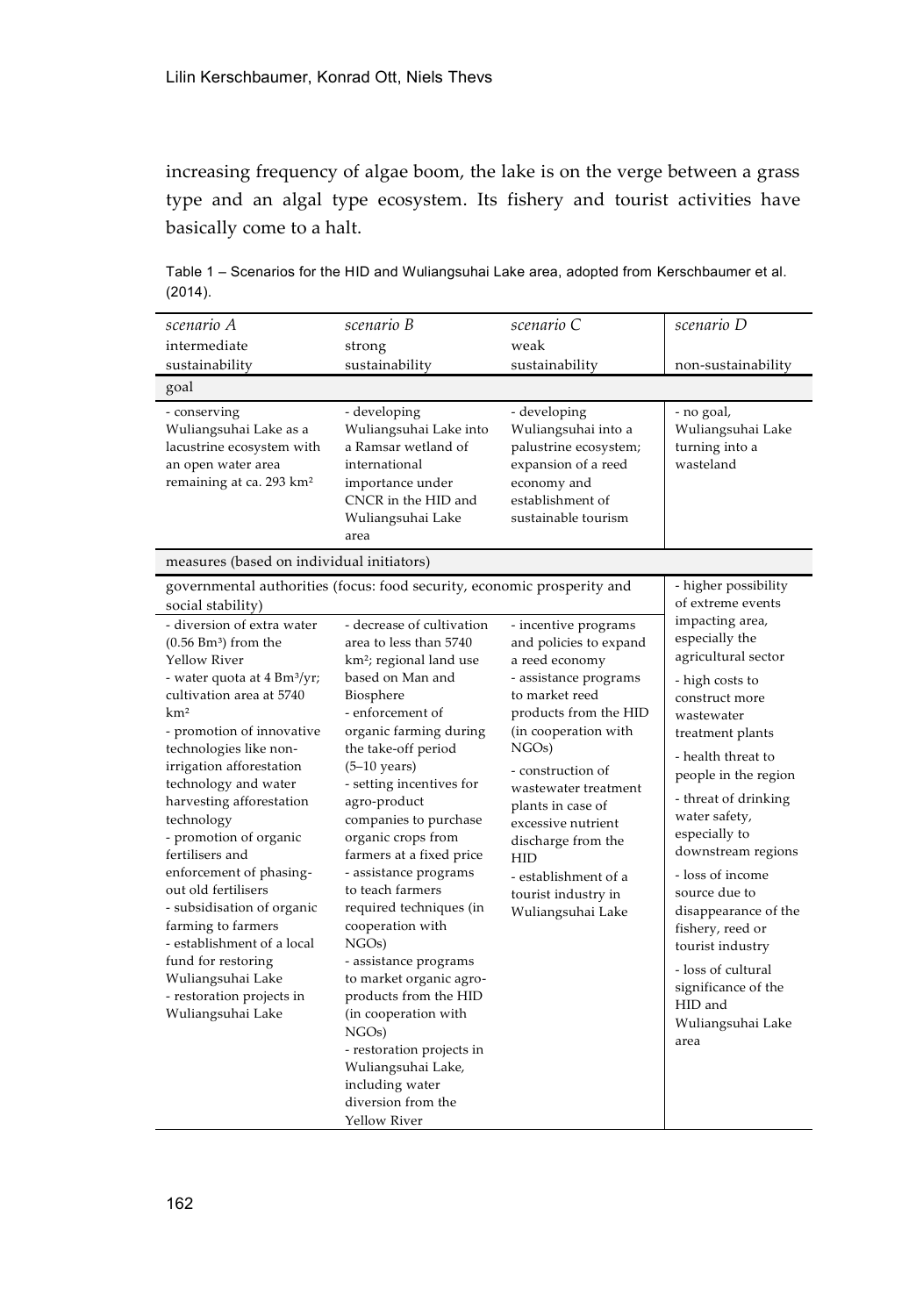| private sector actors (focus: return of investment)                                                                                                                            |                                                                                                                                                                                                                                                               |                                                                                                                                                  |
|--------------------------------------------------------------------------------------------------------------------------------------------------------------------------------|---------------------------------------------------------------------------------------------------------------------------------------------------------------------------------------------------------------------------------------------------------------|--------------------------------------------------------------------------------------------------------------------------------------------------|
| - business as usual<br>- participation in the local<br>fund to restore<br>Wuliangsuhai Lake and<br>in Water Rights Transfer<br>projects                                        | - participation in the<br>local fund and Water<br>Rights Transfer projects<br>-investment in natural<br>capital                                                                                                                                               | - production of<br>diversified reed<br>products<br>(see Chapter 8)                                                                               |
| agricultural sector actors (focus: income maximisation without welfare<br>jeopardisation)                                                                                      |                                                                                                                                                                                                                                                               |                                                                                                                                                  |
| - new plantation scheme<br>consisting of wheat, proso<br>millet, sorghum, grain<br>legumes and maize<br>- return of suitable stalks<br>of grain to the fields as<br>fertiliser | - new plantation<br>scheme consisting of<br>wheat, proso millet,<br>sorghum, grain<br>legumes and maize<br>- return of suitable<br>stalks of grain to the<br>fields as fertiliser<br>-active participation<br>in WUA<br>-sustainable fish yield               | - HID: business as<br>usual<br>- Wuliangsuhai Lake:<br>fishers shifting to reed<br>harvesting (in winter)<br>and tourist industry<br>(in summer) |
| NGOs (focus: protection of disadvantaged groups)                                                                                                                               |                                                                                                                                                                                                                                                               |                                                                                                                                                  |
| - assistance in<br>establishing a semi-water<br>market<br>- assistance to farmers in<br>their transition to organic<br>farming                                                 | - assistance programs<br>to teach farmers<br>required techniques<br>(in cooperation with<br>governmental<br>authorities)<br>- assistance programs<br>to market organic agro-<br>products from the HID<br>(in cooperation with<br>governmental<br>authorities) | - assistance programs<br>to market reed<br>products from the HID<br>(in cooperation with<br>governmental<br>authorities)                         |

The severe environmental degradation in Wuliangsuhai Lake prompted reports and commentaries from major Chinese news agencies in 2012 on possible disappearance of the "Pearl of the Northern Frontier" in 20 years (Wu 2012; Li & Zhang 2012). The HID and Wuliangsuhai area is more likely to be on a path towards scenario C and, perhaps, scenario D. Scenario B, however, places strict requirements on the region to change their businessas-usual practices. Without sufficient political will, its realisation would be impossible. The next section argues that *scenario B* is most desirable and still feasible but implies short-term opportunity costs.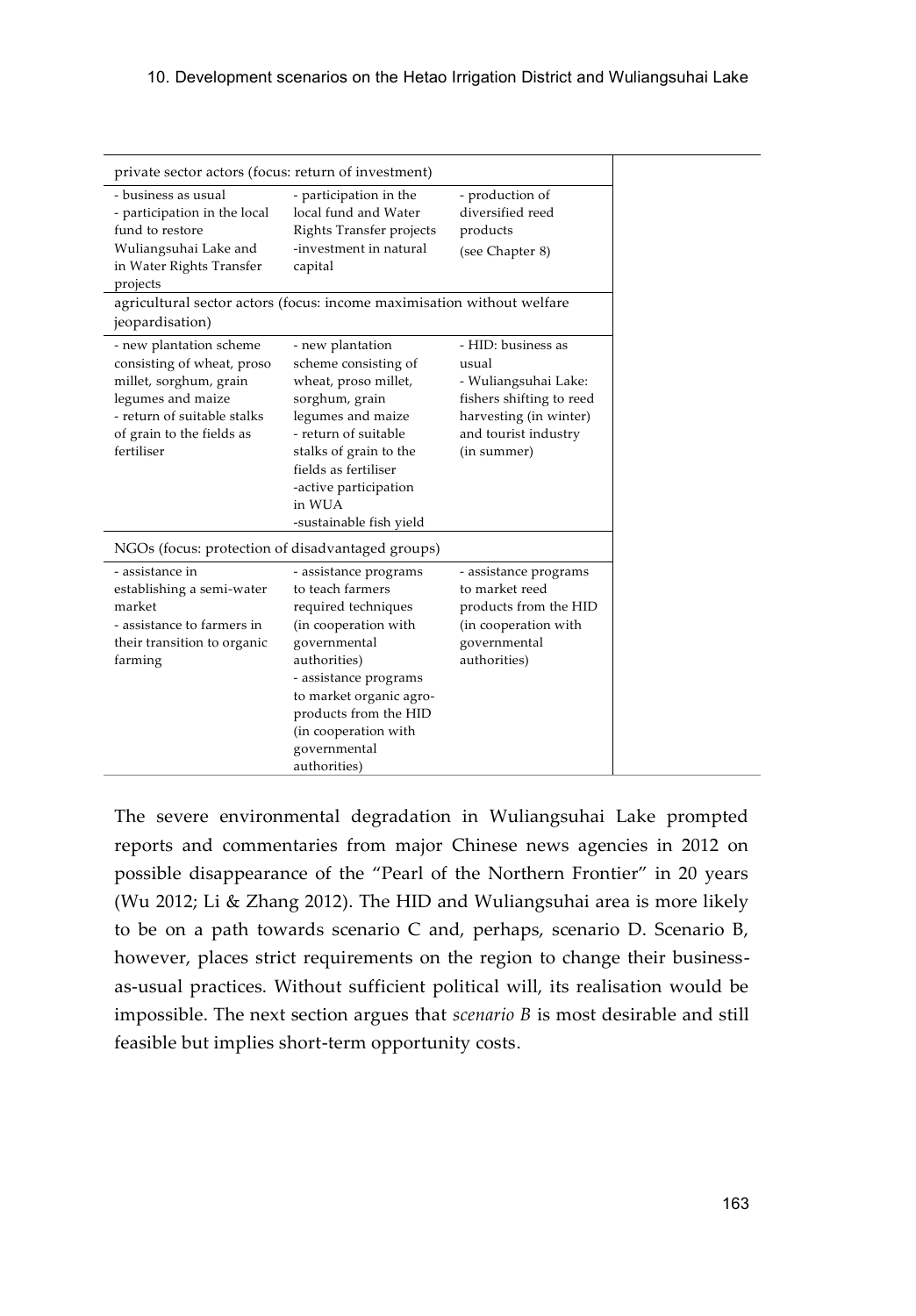#### 10.2 The case for *scenario B*

*Scenario B* adopts a holistic view, asking for the maintenance and gradual increase of natural capital in the whole region (i.e. CNCR), and not just a particular kind of natural capital in a specific location. Freshwater in Wuliangsuhai Lake is no doubt a critical natural capital in the region. However, other kinds of natural capital should not be left aside or sacrificed, like forests and grasslands. Just as in the fishery sector in Wuliangsuhai Lake, the utilisation of forests for commercial wood and grasslands for husbandry is to follow the concept of principle of sustainable yield (i.e. the harvesting rate not exceeding its reproduction rate). Responsible governmental authorities should cooperate closely with each other for sustainable use of respective natural capital, instead of chasing individual GDP performance. This means for some or all governmental officials a departure from their respective "comfort zones", and a relatively radical shift in the routine and logic of interactions with each other on the individual, as well as, departmental level.

Secondly, expanding organic farming poses great challenges to all stakeholders. Despite governmental policies promoting organic farming, organic agriculture does not yet have sufficient competitive advantages in China, as a whole, compared with traditional agriculture. This lies in, above all, the underdeveloped system of the organic agro-industry in all operation stages, including production (especially the educational level of farmers) and sales and certification versus insufficient informational transparency in the whole of the industry (Chang-wei et al. 2010). The development of organic farming in Dengkou County, Bayannur illustrates exactly this issue in which the project faced a dilemma after financial support from its cooperation partner ceased. The taking-off of organic farming (i.e. in the first 5–10 years), as *scenario B* requires, is to be enforced by governmental authorities. The enforcement should not lower the welfare level of farmers or related parties in the agro-production chain. Without *scenario A* as transition in which organic farming is promoted, the pressure on governmental authorities becomes even higher in terms of investment in infrastructure and financial assistance to farmers and agro-product enterprises during the taking-off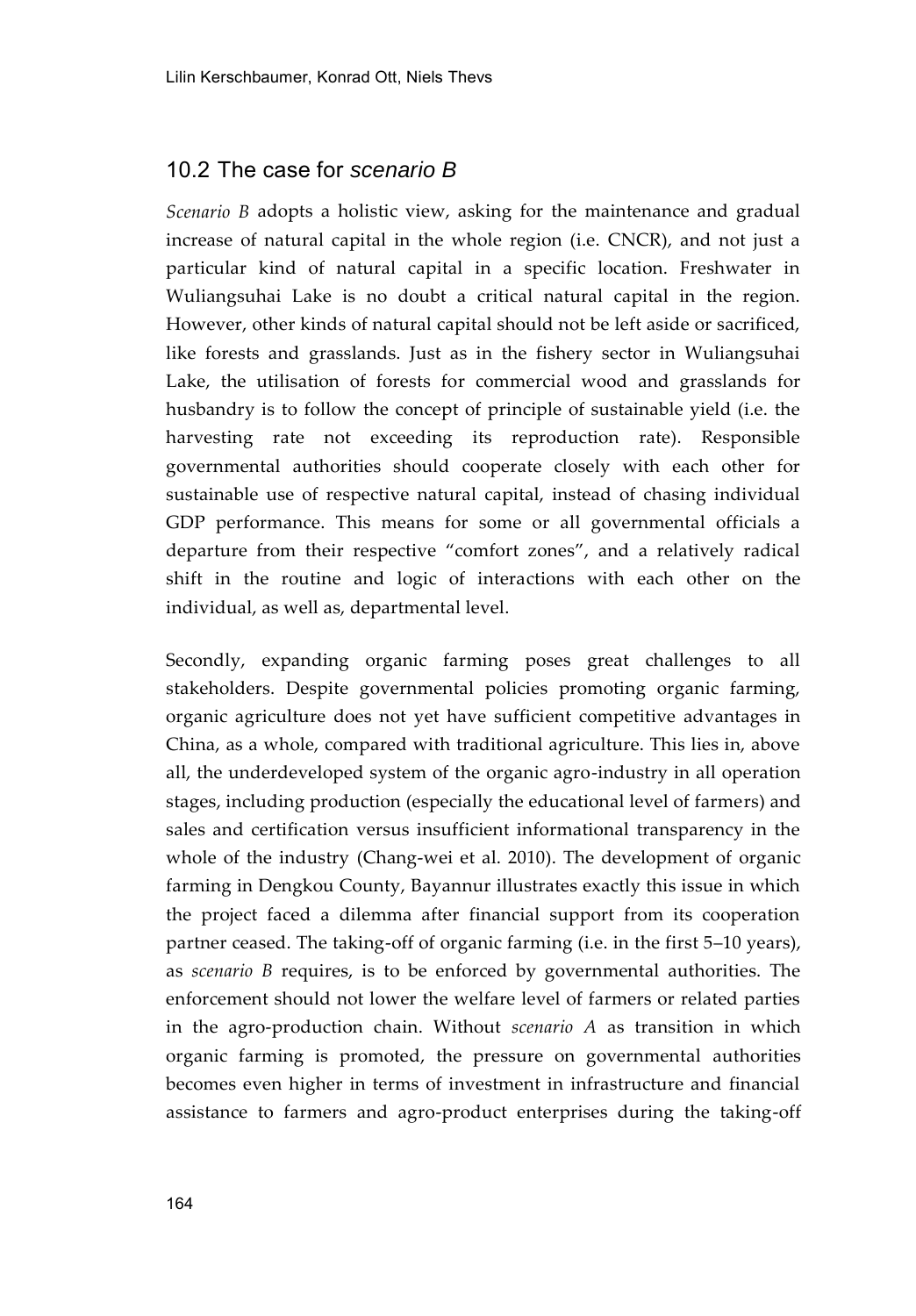period. Governmental assistance for capacity building should continue even beyond the take-off period, say, for at least 30 years (i.e. the proposed time span of the scenario study).

Furthermore, the constraint on the farming area, which totals 5,740 km² within the HID and Wuliangsuhai Lake, at the same time puts a limitation on agricultural output. Even if organic farming might be as productive as traditional farming, a decrease in total output might be highly possible due to farmers being unfamiliar with the new praxis. Sustaining the welfare level of related parties in the agro-industry appears to an extreme challenging task for the government. For farmers, the new praxis plus new plantation schemes bring uncertainty in terms of their income. This could be one of the major obstacles to enforce organic farming if farmers insist on their routine praxis and are unwilling to shift to the alternative path. Figure 3 shows the dominating cultivation of melons and tomatoes since about the early 1990s, followed by sugar and oil plants. It takes, therefore, time to shift this routine cultivation praxis to a new one. Stable policy, informational transparency and successful examples could release such concerns. It is essential for farmers to take active part in the decision-making process, for example through respective WUAs. This requires a corresponding educational level as well as a local culture to promote democratic management. At the moment, the above mentioned seems still to be lacking far behind.

Thirdly, commitment of industry to invest in natural capital is difficult to establish. Industrial participation in Water Rights Transfer projects is in most cases determined by related policies, and is not an option if new industrial projects require extra water. Similarly, it is possible to implement the local fund through governmental regulations. Also, there could be regulations to restrict the establishment of industries with high water demands or with high potential of water pollution.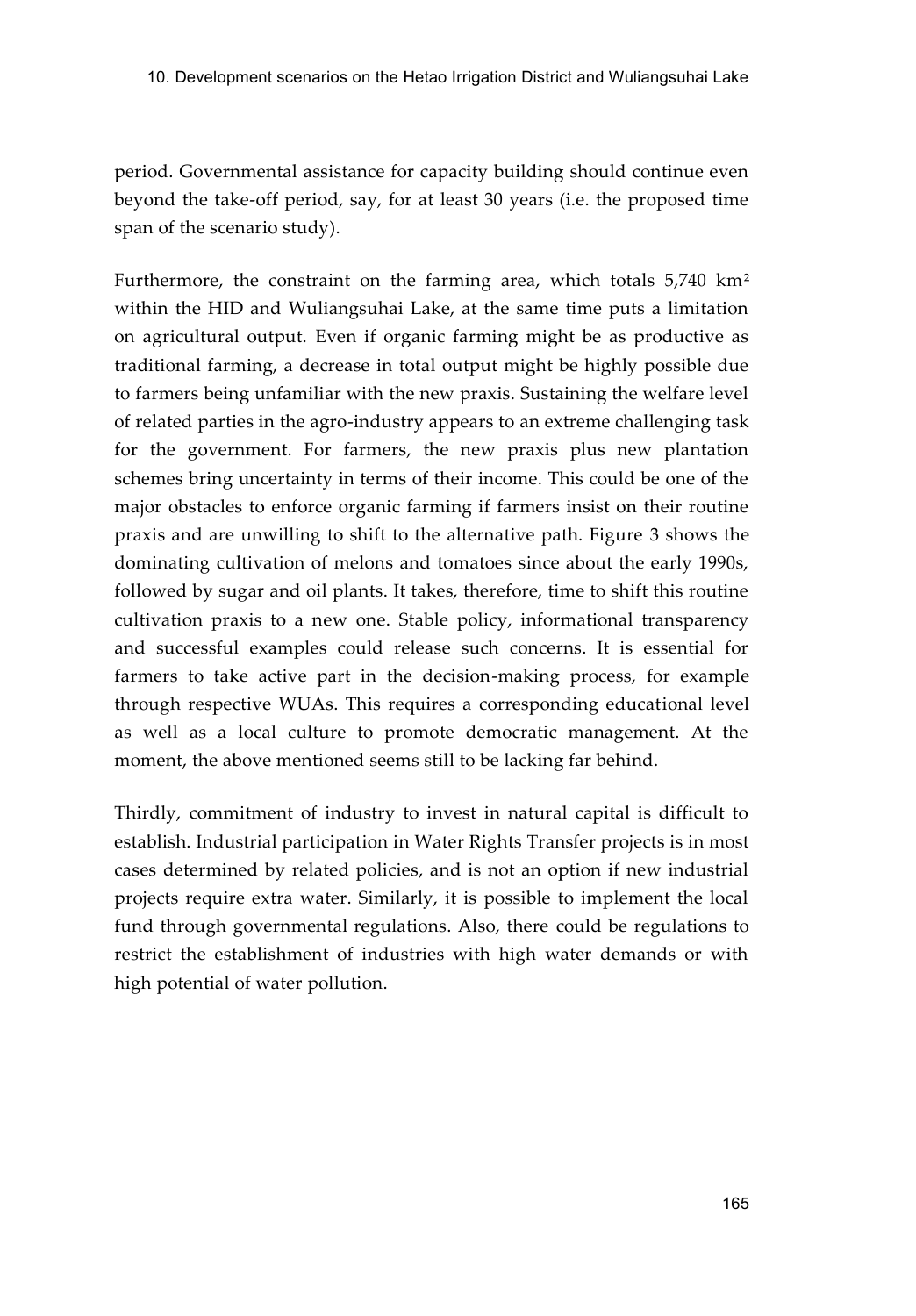

Figure 3 – Agricultural output of major crops in the HID between 1949 and 2009 (BCAH 2013).

Difficult to reach are binding commitments for the investment in natural capital from the industrial sector; that the industrial sector is a major contributor to regional GDP growth endows them with certain power on the negotiation table, which quite often rends environmental protection regulations void. If CNCR is to be held, the widespread guideline of "polluting first, cleaning follows" in existing policies and regulations needs to be discarded. However, since pollution discharge fees are a major income source for environmental protection authorities, there lacks incentives for a change. Shifting the function of environmental protection authorities is a long-term task that requires bold political reforms. Furthermore, even though activities to protect the environment might improve corporate image, enterprises in the market economy, especially small and medium sized ones, have the foremost goal of winning profit. Profit maximisation is frequently prioritised over environment and social responsibilities. In a situation where a solid corporate social responsibility (CSR) system is missing, as it is at present, achieving strong sustainability looks highly unrealistic.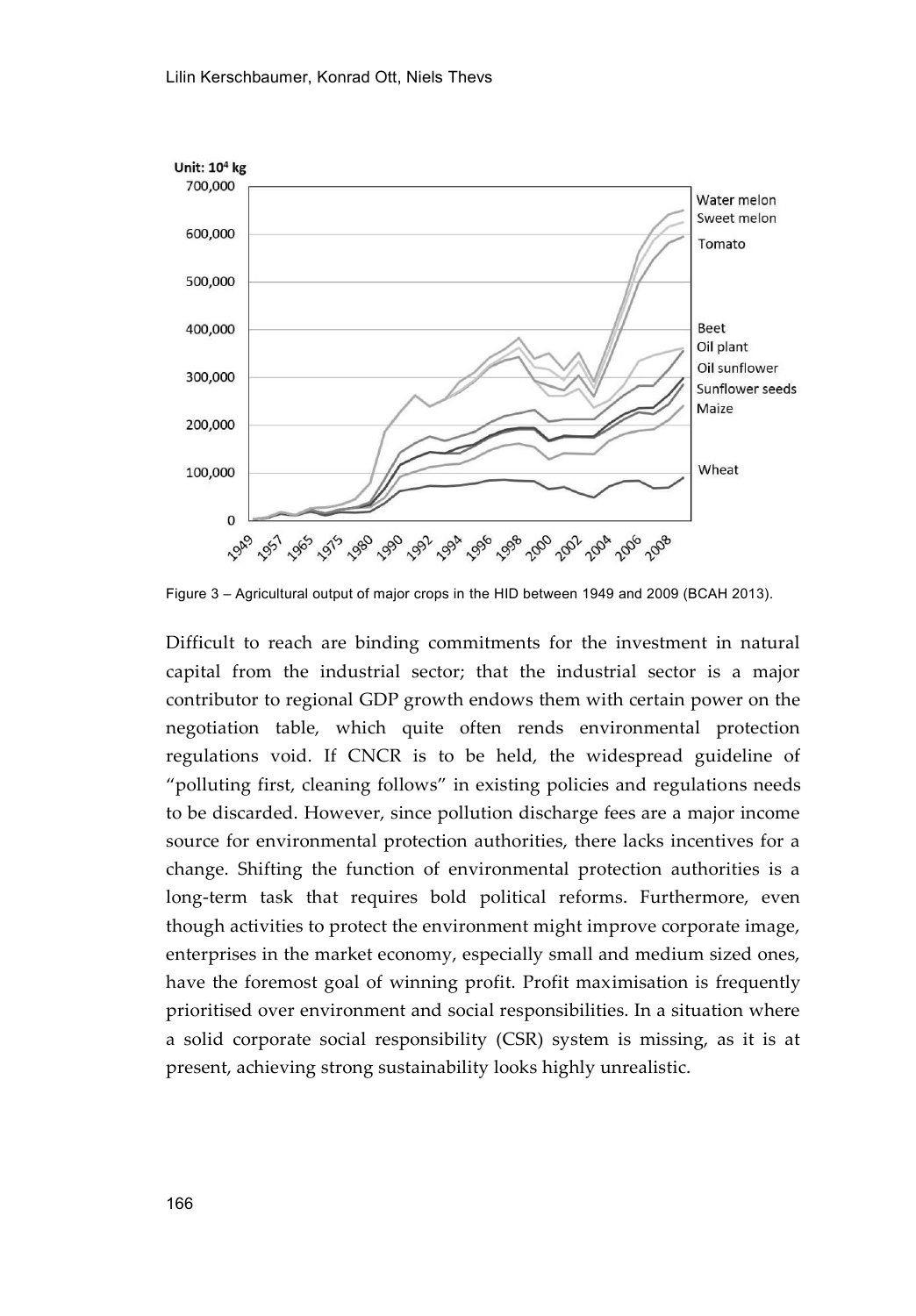Fourthly, influential NGOs are missing. In the HID and Wuliangsuhai Lake area, existing NGOs include various WUAs and the BCA. The former focuses on water issues, while the BCA focuses on the protection of Wuliangsuhai Lake mainly through training programs. As such, the limited focuses within a constrained political framework make it difficult for NGOs in China as whole to fully function. In their cooperation with governmental authorities or with industry, they quite often find themselves being directed rather than initiating direction. Nonetheless, strong sustainability asks for active roles from stakeholders in an equal manner. NGOs represent, above all, disadvantaged groups. Therefore, their constrained influence means limiting voices of those groups. However, if strong sustainability is to be achieved, the voices of NGOs should be taken seriously. It requires the independence of NGOs, and hence changes in the political culture in China. It is, of course, possible to start those changes bottom up, that is, on the local level. However, there still lacks political will in the Bayannur local government in this regard, or better said, the issue is not even on the agenda.

In conclusion, the management guideline of "polluting first, cleaning follows" runs exactly in the opposite direction of strong sustainability. It allows depletion of natural capital for the purpose of achieving growth in human-made capital. Restoring after polluting is very difficult in such a semi-arid region like the HID and Wuliangsuhai Lake area. End-of-the-pipe solutions will only help in the short-term. They cannot halt environmental degradation in the whole of the ecosystem. On a larger framework, such management guideline violate the principle of "Maintaining the Healthy Life of the Yellow River" (HLR) put forward by the Yellow River Conservancy Commission (see Kerschbaumer and Ott (2013) for a detailed discussion on the HLR approach).

Wuliangsuhai Lake is an integral part of the Yellow River. HLR, hence, applies on a regional scale. The "health" of the Yellow River requires a healthy Wuliangsuhai Lake. What, then, does "healthy" mean? The Wuliangsuhai Comprehensive Treatment Plan ("the Plan") by BCPG (2010) sets out the following two goals: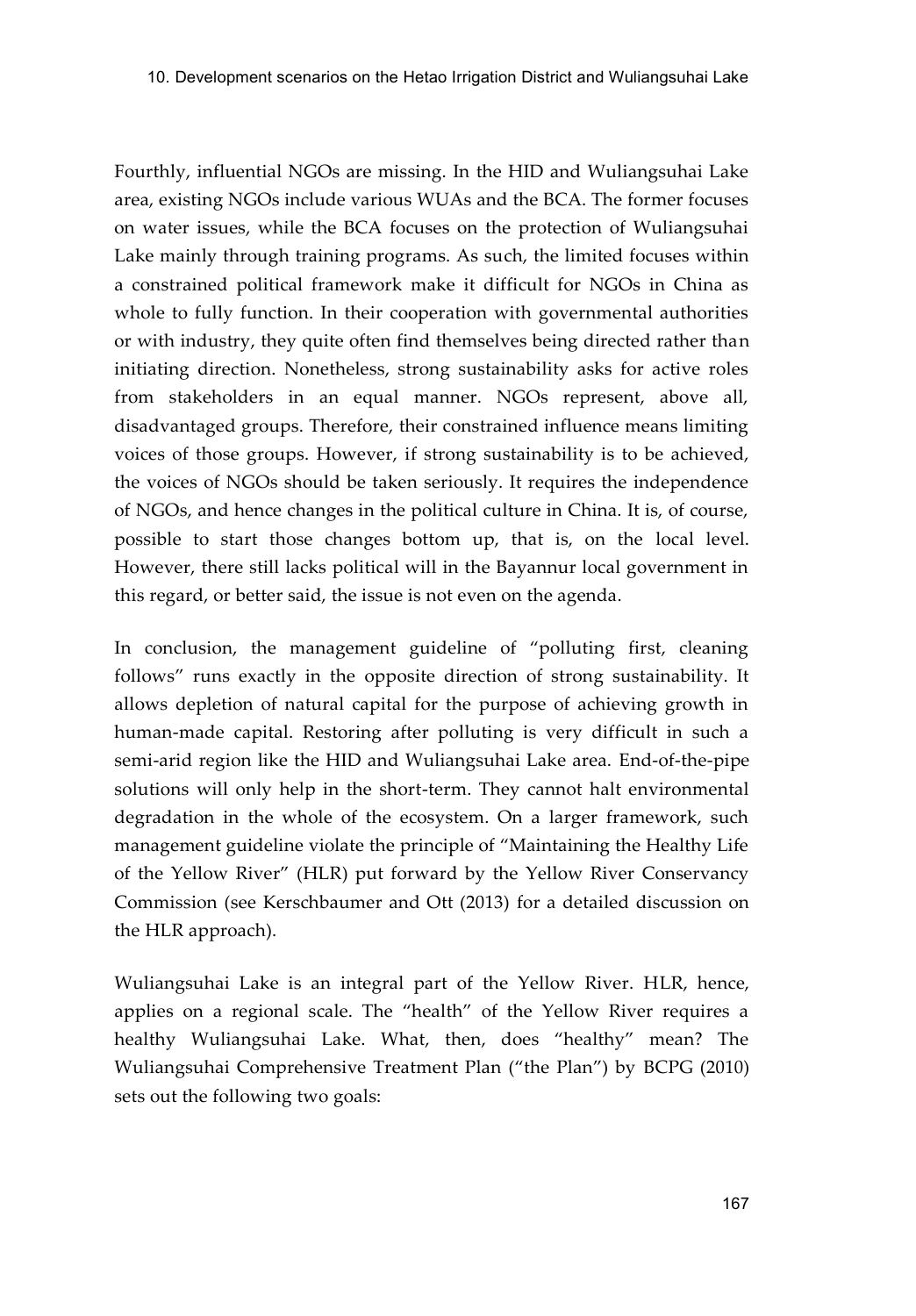- 1. On the short-term, i.e. 2008–2015: to maintain water level, ensure ecological water demand, reduce inflow pollutants by 50 %, maintain water quality at Level V according to the national "Environmental Quality Standards for Surface Water (GB3838-2002)" (MoEP & QSIQ 2002), bring down the extent of eutrophication and paludification, increase biodiversity level, and reduce soil erosion;
- 2. On the long-term, i.e. until 2020: to bring pollutant sources and soil erosion under control, further reduce the amount of inflow pollutants by 20 %, enhance water quality to Level IV, and complete improvement of the aquatic ecosystem.

Just as proponents of the HLR approach, the initiators of the plan adopt a functionalist understanding on "(ecosystem) health". However, it should be noted that the notion itself entails requirements on both the natural properties as well as social properties of concerned ecosystems – "a dialectical unity" as HLR proponents argue. The plan, therefore, inherits partiality in its goals. It needs to take social properties, particularly cultural and spiritual values, into consideration as well. The HID and Wuliangsuhai Lake area is a highly diversified society in terms of ethnic cultures. The ethnic groups of Han (i.e. Daoist and Confucianist traditions), Mongols and Tibetans (i.e. Buddhist traditions) have their own cultural perception on water and on what should be considered ethical in utilising it. These social aspects are important if strong sustainability is to be placed. After all, hydrological problems are "wicked", where "true-false" solutions are not possible but "better-than" ones (Norton 2005). Cultural values play an important role in searching for "better-than" solutions.

From an institutional perspective, *scenario B* follows the CNCR rule, that is, combined with other widely recognised and applied principles, like those from the Convention on Biological Diversity (CBD) and the Ramsar Convention on Wetlands (Hu & Ge 2004; RCW 2005). CBD's central guiding principles are "the conservation of biological diversity, the sustainable use of its components, and the fair and equitable sharing of the benefits arising out of the utilisation of genetic resources" (UN 1992). Ramsar promotes the wise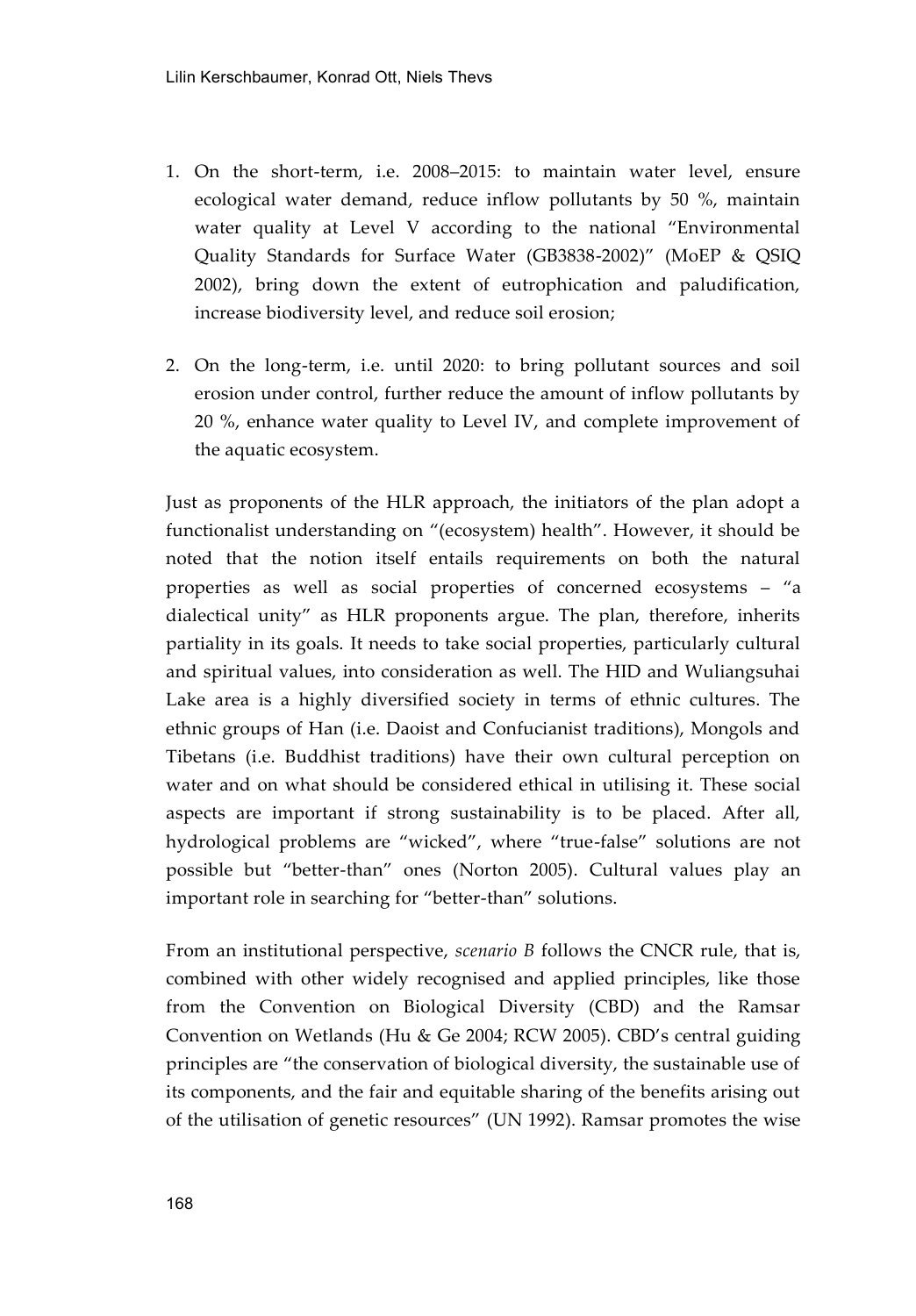use of wetlands, defined as "the maintenance of their ecological character, achieved through the implementation of ecosystem approaches, within the context of sustainable development" (RCW 2005). The above principles need to be made operational on the local level in the HID and Wuliangsuhai Lake area. This is only possible with a strong political will to reform the current institutional structure and sufficient capacity of all parties involved to participate in practical discourses. All in all, contrary to what local authorities and experts expect, the HID and Wuliangsuhai Lake area is still far away from achieving strong sustainability, but appears rather to be nearing *scenario D* where Wuliangsuhai Lake turns into a wasteland. Besides the possible consequences outlined in Table 1, Wuliangsuhai Lake is likely then to undergo a process of salinisation, becoming potentially a source of sandstorms. *Is there a way out?*

The answer can be "yes". The proposed set of four scenarios should not be considered as a "finished" set. Scenario analysis as a technique in future studies aimed at expanding the visions on a given issue and supporting decision-making. In the case of the HID and Wuliangsuhai Lake area, the basic scenarios are developed in order to set off discussions among stakeholders. Measures proposed in each scenario are subject to negotiation and argumentation. During the dynamic decision-making process, stakeholders can combine various elements in the basic scenarios to form a new set of scenarios. For stakeholders in the HID and Wuliangsuhai Lake area, the above discussed challenges come with different degrees of difficulty with varying time-span requirements. For instance, the taking-off of organic farming practices might borrow experiences from successful cases (e.g. like in Dengkou County), and therefore would be relatively easier than institutional reforms to establish a democratic decision-making system in the region.

As said above, stakeholders are free to establish new scenarios after thorough considerations of various components in the basic scenarios. It is essential that all stakeholders participate with equity in this process, and not just the experts and authorities. The way out from a wasteland scenario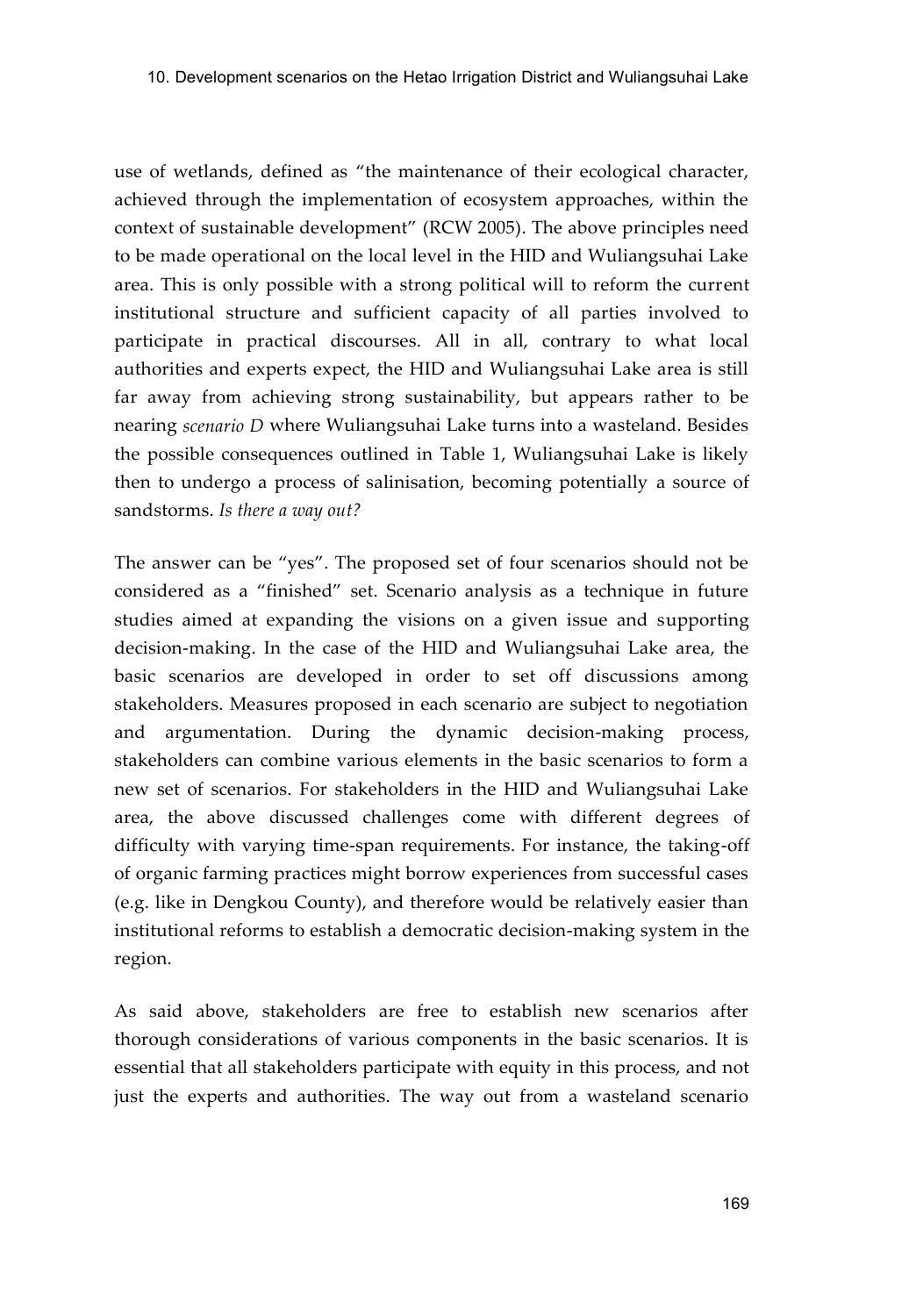towards a way in to a sustainability scenario is still possible if all those involved work together towards meeting the challenges outlined above. Institutional re-arrangement, corporate social responsibility and capacity building play critical roles in achieving this goal. The following are some concrete suggestions:

Institutional re-arrangement

- setting clear regional development goals under the strategy to "establish" a harmonious society" and to "construct ecological civilisation" put forward by the central government;
- establishing a fair benefit-sharing system through legislations;
- improving policy implementation especially regarding environmental assessment and payment for ecosystem services;
- replacing GDP growth as standard to evaluate governmental performance with sustainability indicators;
- improving inter-departmental cooperation among governmental units;
- strengthening the role of NGOs in the regional decision-making process;
- increasing financial support (both from public expenditure and private investment) to capacity-building for locals, especially the disadvantage groups;
- raising awareness in all walks of life and society for environmental values; and
- establishing a culture of open dialogue.

Corporate social responsibility (CSR)

- establishing CSR in agro-product enterprises to promote responsible water use and "*wu gong hai nong chan pin*" (agro-products without public hazards); and
- establishing CSR in the industrial sector for responsible water use in terms of their impacts on regional water quantity and water quality and in terms of commitment to invest in regional natural capital.

Capacity building

skills and techniques for organic farming praxis in HID (farmers);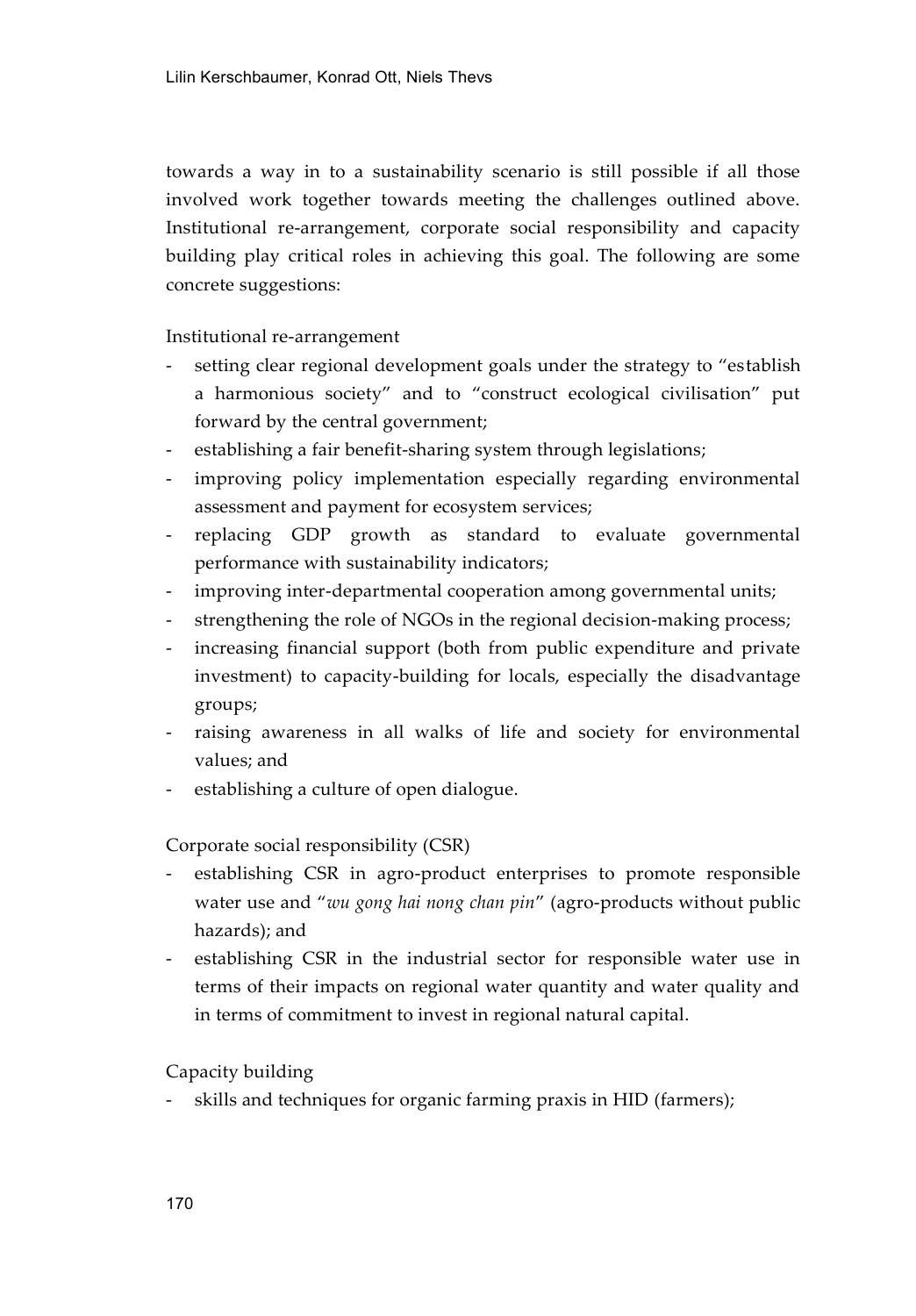- capacity for sustainable fishery and tourism within Wuliangsuhai Lake (fishers and agents in the tourist sector);
- awareness for environmental impacts; and
- capacity to actively participate in practical discourses.

## 10.3 Conclusion

j

In principle, people are free to choose any scenario. This freedom of choice, however, should not be confused with moral and political autonomy. While freedom of choice, as in consumerism, might rely merely on given interests and preferences, moral and political autonomy rely on reasons which presume to transcend narrow egotism with respect to the common good. As we have argued in the previous section, there are such reasons that clearly speak in favour of *scenario B*. The concept of ecological civilisation which has become prominent in contemporary China, is highly coherent with *scenario B*, while it is clearly incompatible with *scenario D*. As we have argued elsewhere (Kerschbaumer et al. 2014), *scenario C* implies large risks since it might be collapse into *scenario D* if boundary conditions, as climate, may change. As we have argued, *scenario B* is desirable, feasible, and viable.

Desirability can be substantiated in terms of sustainability but the term "Pearl of the Northern Frontier" implies that the loss of such "pearls" is undesirable.<sup>1</sup> The tragedy of contemporary China might be that it is losing its natural "pearls" and receives some commercial goods and infrastructures in return. This is "weak sustainability". Feasibility can be substantiated with respect to institutional change and new incentives in HID. Change does not come about by itself but it requires political action, prudent transition management and even leadership. In situations of crisis, persons matter. Viability can be predicted with some confidence. As we know from many cases in protected area management, initial resistance of local people often

<sup>1</sup> This is a conceptual remark we hold to be true by conceptual implication. If a natural item is termed "pearl", then it is valued as being precious. It is obvious that it is undesirable to lose something that is precious. It is incoherent to argue, "X" is highly precious to me but I do not care at all if I lose "X". See Ott (1997, Ch. 2) where such implications are further elaborated upon.